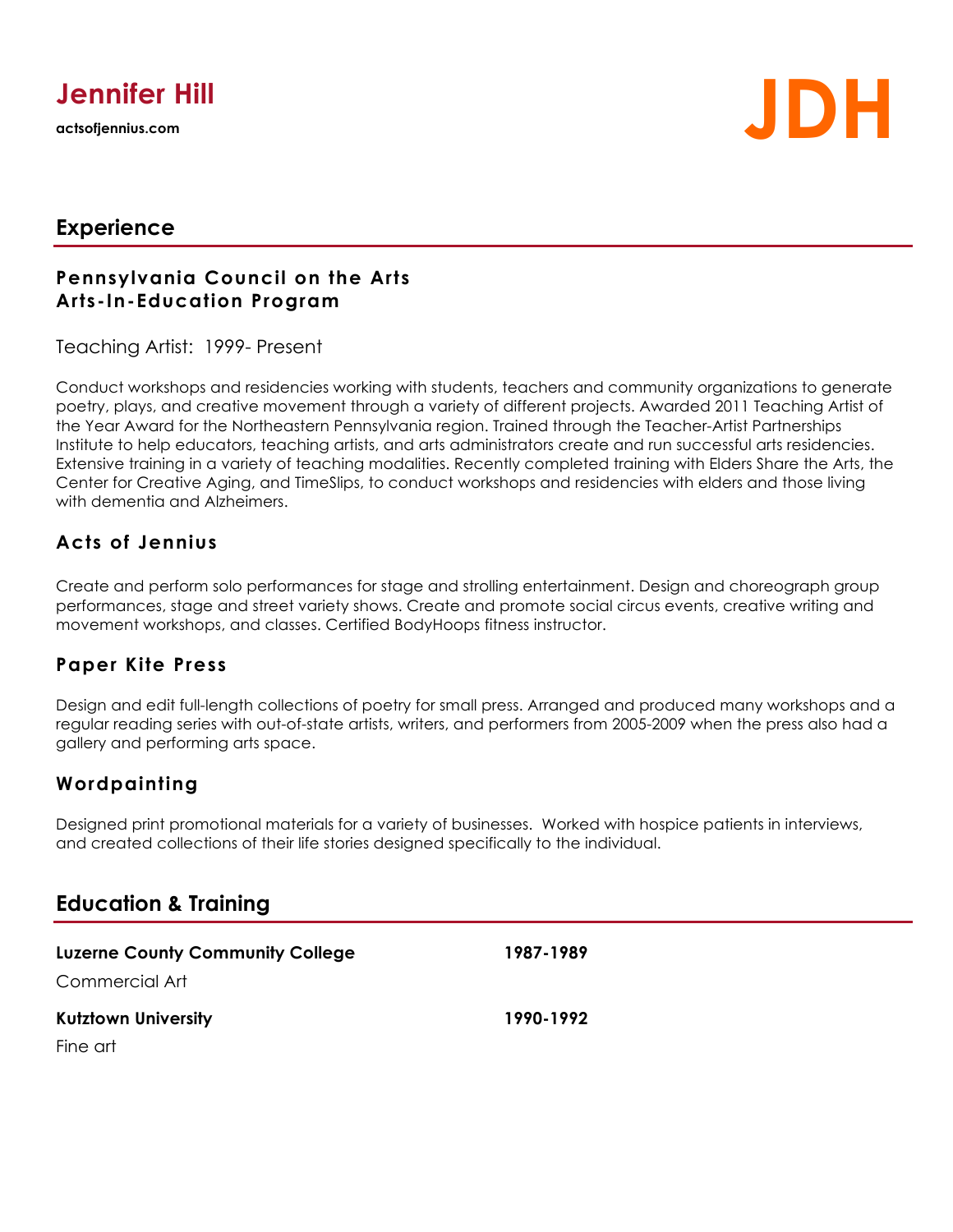

#### **NEIU 19 1999-2012**

Training in a variety of teaching methods through workshops given for rostered teaching artists.

#### **BodyHoops 2010**

Hoop fitness teacher training.

**NY School of Burlesque 2010-2012** Hooping, dance, act development.

**National Center for Creative Aging 2014-2016**

Teacher training for creative aging programming and caregiving program.

**Movement Theatre Studio NYC 2015** Movement theatre training with Richard Crawford.

**Elders Share the Arts 2015-2016** Teacher training for creative aging programming.

#### **Nose To Nose of North America 2016-2017**

Training in clowning techniques with Vivian Gladwell and Angie Foster.

**TimeSlips 2016-2017** Facilitator training for storytelling with people living with dementia and Alzheimer's.

# **Publications**

#### **You Look Young Enough To Be Relevant 2016**

Full-length collection of poetry, self-published.

**A Commonplace Book 2014** Collection of memoirs, editor, Wordpainting, PA.

**Fragmentirety 2011** Chapbook of poetry. Furniture Press, MD.

**Regular Expressions 2010** Chapbook of poetry. Naissance Publishing, PA.

**NO L 2009** Chapbook of prose. Naissance Publishing, PA

#### **A Girl's Pocket Guide to Poetry 2008**

Prose with illustrations by David Hage. self-published.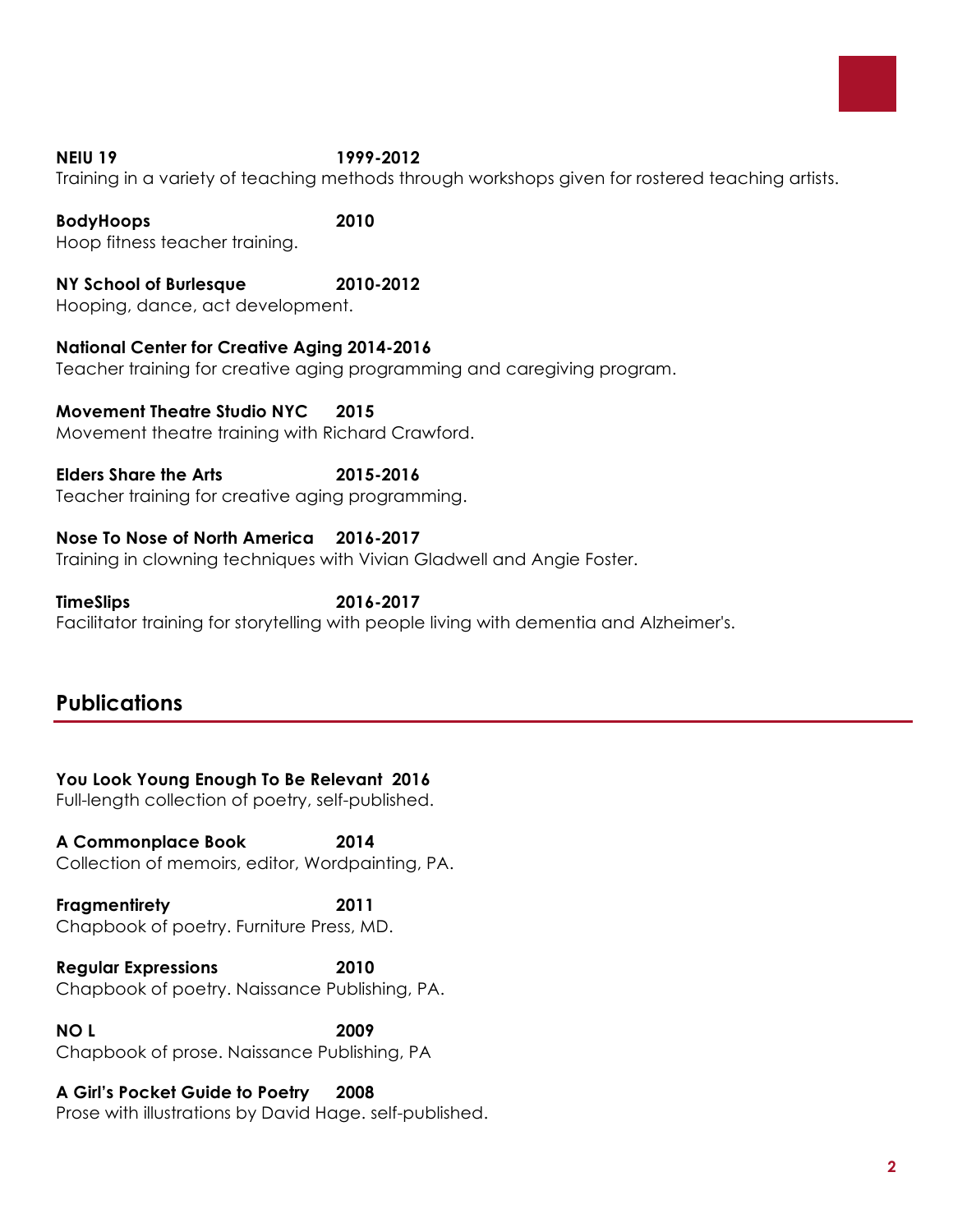#### **A Proper Dress 2006** Chapbook of poetry with illustrations by Elizabeth Parry-Faist.

**Book of Days 2005** Collection of poetry, FootHills Publishing, NY.

**Night Crown 2003** Crown of sonnets with photography by Michael Downend, limited edition, self-published.

**Questioning Walls Open 2001** Chapbook of poetry. FootHillls Publishing, NY.

# **Creative Writing & Movement Workshops/Residencies**

IU 13 SEE Seminars, Adventures in Wireless, Winter 2017 IU 13 SEE Seminars, WordPlay, Fall 2016 Huffnaggle Concert Series, Circus Playshop, Summer 2016 Pathways Center for Grief & Loss, So Real To Me Writing Workshop, Spring 2016 IU 13 SEE Seminars, Visual Poetry & Movement, Spring 2016 Ephrata Recreation Golden Years, Circus Playshop for Elders, Spring 2016 York Academy, Self-Portrait Poems and Animation, Spring 2016 Crispus Attucks Active Living Center, Welcome To Our Table, York, Fall/Winter 2015 Southeast Intermediate School, Visual Poetry with Justin Ayala, Jan. 2015 Crispus Attucks Active Living Center, Each Day of My Life is a Page, York, Spring 2015 TAP Summer Training Workshop, Creating Characters, Harrisburg, Summer 2015 Hippocamp Conference for Writers, Your Body Has a Voice: Writing and Movement, Lancaster, 2015 Fahrenheit Flow Festival, The Magic of Multiples, Pottsville, 2015 Return to Roots, Your Body Has a Voice: Writing and Movement, New Jersey, 2015 Conrad Weiser High School, Altered Page Installation, Robesonia, Fall 2014 Central York High School, Visual Poetry, York Spring/Fall 2013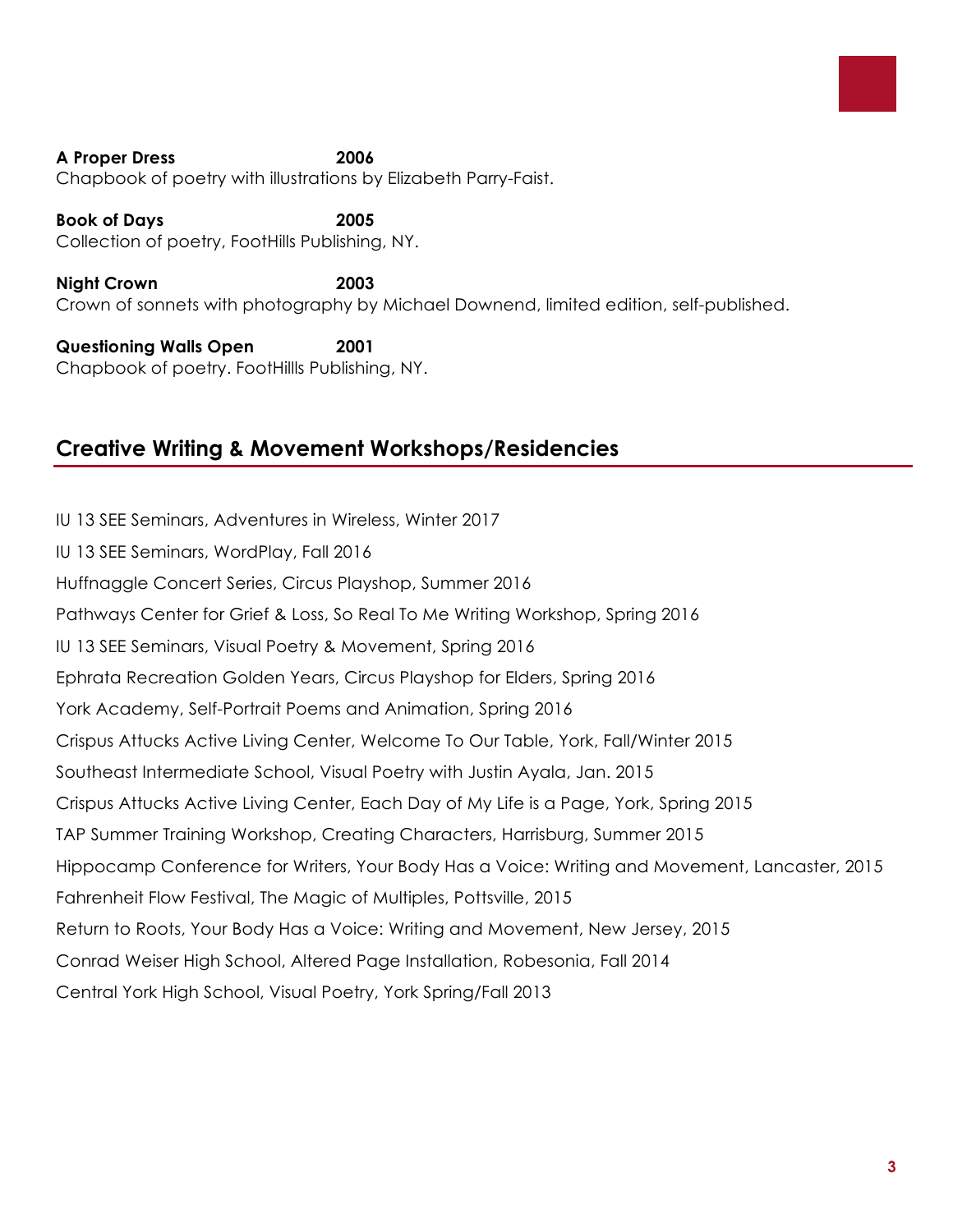

# **Performances & Productions**

Alonely, Adrienne Theatre, Philadelphia, 2016 Strolling performances, Kimmel Center for the Performing Arts, Philadelphia, 2016 Strolling performances, Prima Theatre, Lancaster, 2016 Strolling performances, Lititz Fair, Lititz, 2016 Stage performance, Huffnagle Performance Series, 2016 Strolling performances, Social Circus Day, Lancaster, 2016 Stage performance and playshop, Schrieber Pediatric, Lancaster, 2016 Stage performance and playshop, Glassboro Library, Southern New Jersey, 2016 Five Minute Follies, Adrienne Theatre, Philadelphia, 2015 Warehouse Wandering, solo performance, 2015 World Hoop Day Variety Show, 2015 Pop Up Circus, producer and performer, 2015 Resurrection Catholic Elementary Performance, 2015 Five Minute Follies, performer, Adrienne Theatre, Philadelphia, 2014 One Night Only Comedy & Variety Festival, 3-day festival performer, 2014 FIG Launch Party, Ware Center for Performing Arts, Lancaster, 2014 Vaudeville Variety Show, headlining performer, Zoetropolis, Lancaster, 2014 Circus at Metropolis Collective, Hoopdini performance, Mechanicsburg, 2014 YMCA Carnival, Performance and instruction, Lancaster, 2014 Centerfield Elementary Performance, Lancaster, Spring 2014 Schaeffer Elementary Performance, Lancaster, Spring 2014 Spinspiration Hoop Troupe Performance, Overbrook Centre, Spring 2014 Burlescapades, featured performer, Williamsport, Summer 2013 Hempfield Elementary Performance & Playshop, Lancaster, Spring 2013 Arts on Fire Festival, fire hoop performance, Scranton, 2012 Oh Jabberwocky! A Hoop Spectacular, wrote, staged, directed & performed, 2012